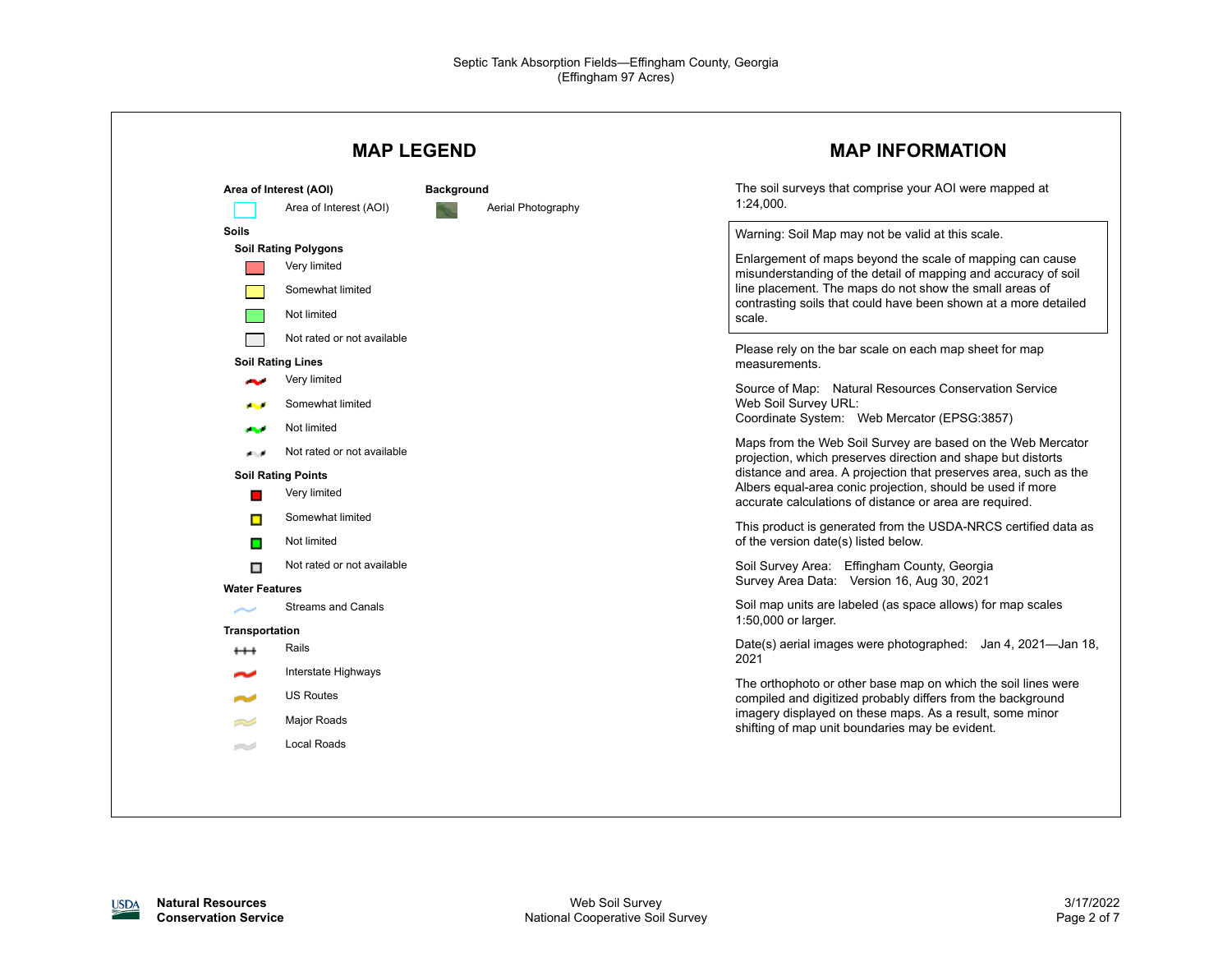## **Septic Tank Absorption Fields**

| Map unit<br>symbol | Map unit name                                    | Rating       | Component<br>name (percent) | <b>Rating reasons</b><br>(numeric<br>values) | <b>Acres in AOI</b> | <b>Percent of AOI</b> |
|--------------------|--------------------------------------------------|--------------|-----------------------------|----------------------------------------------|---------------------|-----------------------|
| LeA                | Leefield loamy<br>sand, 0 to 2<br>percent slopes | Very limited | Leefield (85%)              | Depth to<br>saturated zone<br>(1.00)         | 5.7                 | 5.9%                  |
|                    |                                                  |              |                             | Slow water<br>movement<br>(1.00)             |                     |                       |
|                    |                                                  |              | Pelham (3%)                 | Depth to<br>saturated zone<br>(1.00)         |                     |                       |
|                    |                                                  |              |                             | Seepage, bottom<br>layer (1.00)              |                     |                       |
|                    |                                                  |              |                             | Slow water<br>movement<br>(0.50)             |                     |                       |
| LnA                | Leon sand, 0 to<br>2 percent<br>slopes           | Very limited | Leon, non-hydric<br>(92%)   | Depth to<br>saturated zone<br>(1.00)         | 35.1                | 36.3%                 |
|                    |                                                  |              |                             | Slow water<br>movement<br>(0.68)             |                     |                       |
|                    |                                                  |              | Pelham (3%)                 | Depth to<br>saturated zone<br>(1.00)         |                     |                       |
|                    |                                                  |              |                             | Slow water<br>movement<br>(1.00)             |                     |                       |
|                    |                                                  |              | Leon, hydric<br>(2%)        | Depth to<br>saturated zone<br>(1.00)         |                     |                       |
|                    |                                                  |              |                             | Slow water<br>movement<br>(0.50)             |                     |                       |
|                    |                                                  |              | Surrency,<br>ponded (1%)    | Ponding (1.00)                               |                     |                       |
|                    |                                                  |              |                             | Depth to<br>saturated zone<br>(1.00)         |                     |                       |
|                    |                                                  |              |                             | Slow water<br>movement<br>(0.73)             |                     |                       |
| MaA                | Mascotte sand, 0<br>to 2 percent<br>slopes       | Very limited | Mascotte (90%)              | Depth to<br>saturated zone<br>(1.00)         | 12.3                | 12.7%                 |
|                    |                                                  |              |                             | Slow water<br>movement<br>(1.00)             |                     |                       |

**USDA**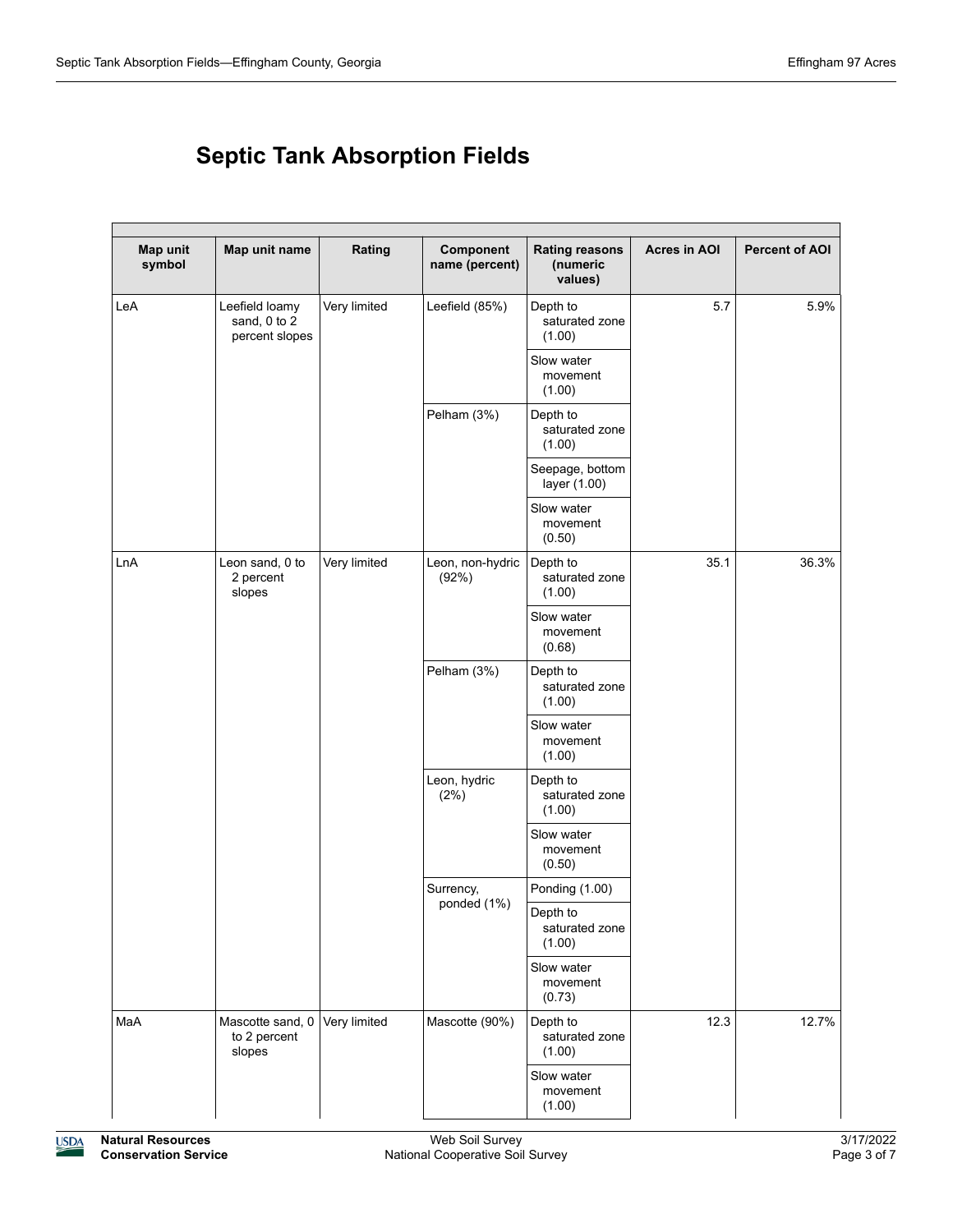| Map unit<br>symbol | Map unit name                                  | Rating                       | Component<br>name (percent) | <b>Rating reasons</b><br>(numeric<br>values) | <b>Acres in AOI</b> | <b>Percent of AOI</b> |
|--------------------|------------------------------------------------|------------------------------|-----------------------------|----------------------------------------------|---------------------|-----------------------|
|                    |                                                |                              | Pelham (4%)                 | Depth to<br>saturated zone<br>(1.00)         |                     |                       |
|                    |                                                |                              |                             | Seepage, bottom<br>layer (1.00)              |                     |                       |
|                    |                                                |                              |                             | Slow water<br>movement<br>(0.50)             |                     |                       |
|                    |                                                |                              | Surrency (3%)               | Ponding (1.00)                               |                     |                       |
|                    |                                                |                              |                             | Depth to<br>saturated zone<br>(1.00)         |                     |                       |
|                    |                                                |                              |                             | Slow water<br>movement<br>(0.73)             |                     |                       |
| PeA                | Pelham loamy<br>sand, 0 to 2<br>percent slopes | Very limited                 | Pelham (95%)                | Depth to<br>saturated zone<br>(1.00)         | 0.6                 | 0.6%                  |
|                    |                                                |                              |                             | Seepage, bottom<br>layer (1.00)              |                     |                       |
|                    |                                                |                              |                             | Slow water<br>movement<br>(0.50)             |                     |                       |
|                    |                                                |                              | Surrency (2%)               | Ponding (1.00)                               |                     |                       |
|                    |                                                |                              |                             | Depth to<br>saturated zone<br>(1.00)         |                     |                       |
|                    |                                                |                              |                             | Seepage, bottom<br>layer (1.00)              |                     |                       |
|                    |                                                |                              | Rains (1%)                  | Depth to<br>saturated zone<br>(1.00)         |                     |                       |
|                    |                                                |                              |                             | Slow water<br>movement<br>(1.00)             |                     |                       |
|                    |                                                |                              | Pickney (1%)                | Ponding (1.00)                               |                     |                       |
|                    |                                                |                              |                             | Depth to<br>saturated zone<br>(1.00)         |                     |                       |
|                    |                                                |                              |                             | Seepage, bottom<br>layer (1.00)              |                     |                       |
|                    |                                                |                              |                             | Filtering capacity<br>(1.00)                 |                     |                       |
| PkA                | Pickney mucky                                  | Very limited<br>sand, 0 to 1 | Pickney (85%)               | Flooding (1.00)                              | 42.9                | 44.4%                 |
|                    | percent                                        |                              |                             | Ponding (1.00)                               |                     |                       |
|                    | slopes,<br>frequently<br>flooded               |                              |                             | Depth to<br>saturated zone<br>(1.00)         |                     |                       |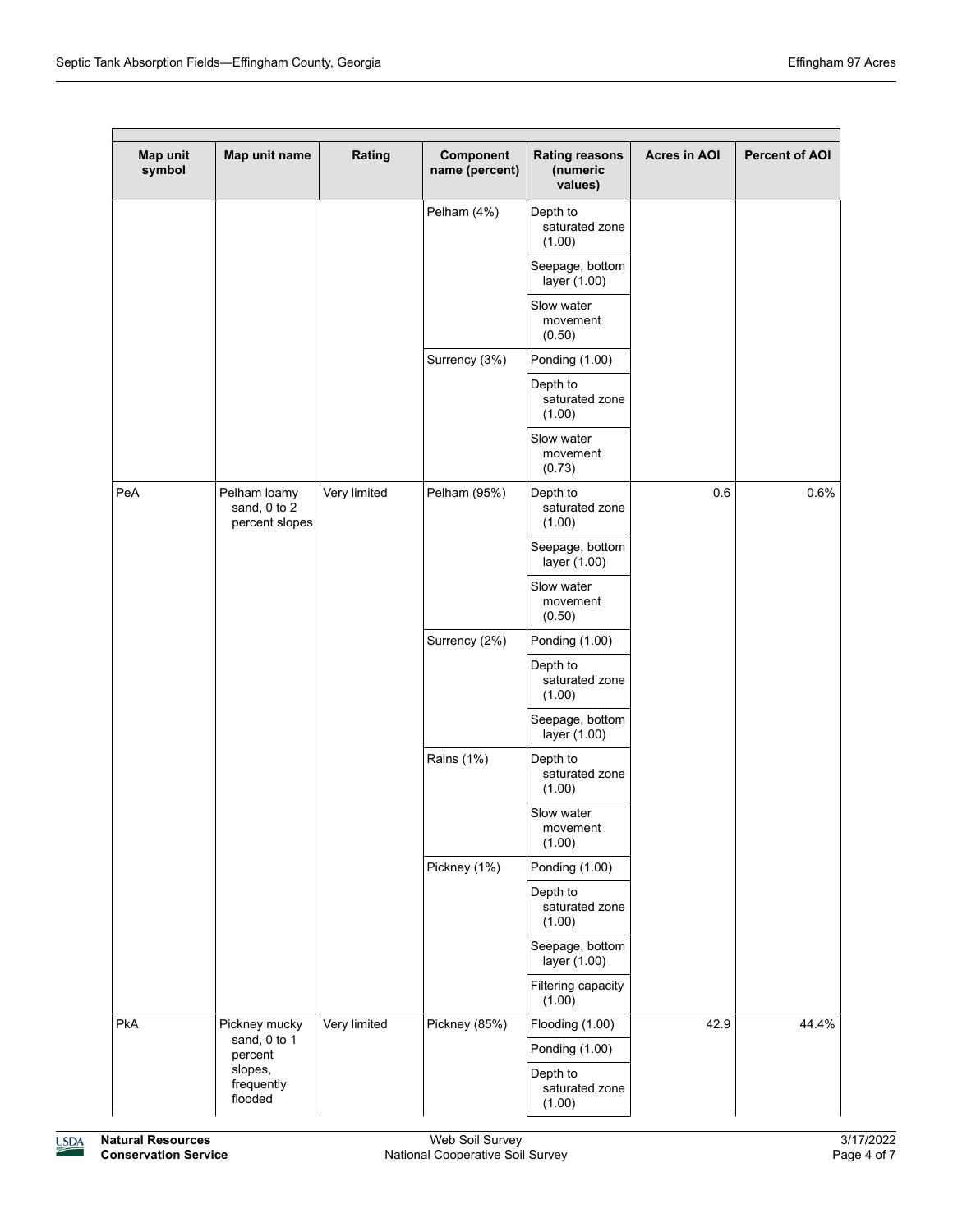Г

| Map unit<br>symbol                 | Map unit name | Rating | Component<br>name (percent) | <b>Rating reasons</b><br>(numeric<br>values) | <b>Acres in AOI</b> | <b>Percent of AOI</b> |
|------------------------------------|---------------|--------|-----------------------------|----------------------------------------------|---------------------|-----------------------|
|                                    |               |        |                             | Seepage, bottom<br>layer (1.00)              |                     |                       |
|                                    |               |        |                             | Filtering capacity<br>(1.00)                 |                     |                       |
| <b>Totals for Area of Interest</b> |               |        |                             | 96.6                                         | 100.0%              |                       |

| Rating                             | Acres in AOI | <b>Percent of AOI</b> |  |
|------------------------------------|--------------|-----------------------|--|
| Very limited                       | 96.6         | 100.0%                |  |
| <b>Totals for Area of Interest</b> | 96.6         | $100.0\%$             |  |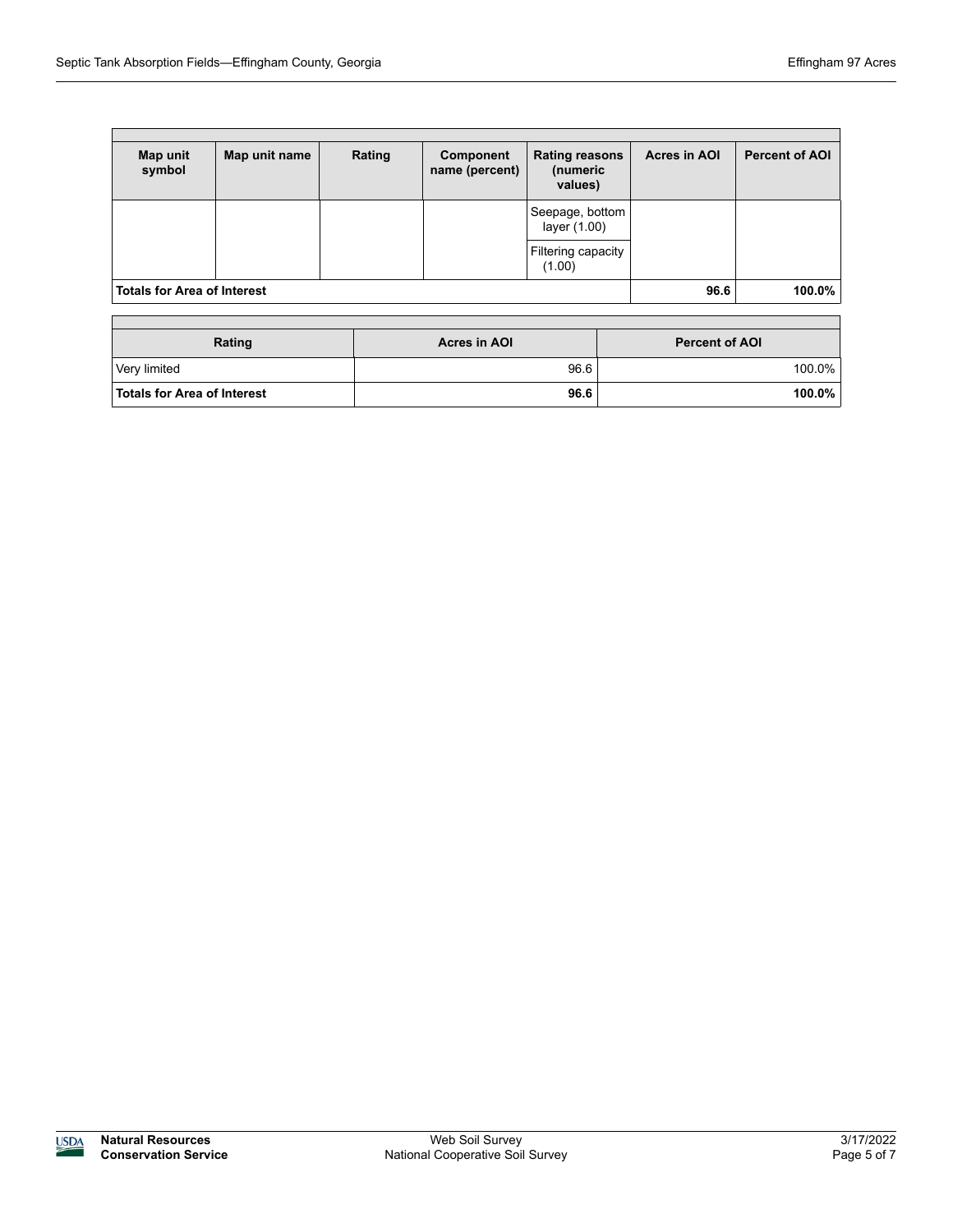## **Description**

Septic tank absorption fields are areas in which effluent from a septic tank is distributed into the soil through subsurface tiles or perforated pipe. Only that part of the soil between depths of 24 and 60 inches is evaluated. The ratings are based on the soil properties that affect absorption of the effluent, construction and maintenance of the system, and public health. Saturated hydraulic conductivity (Ksat), depth to a water table, ponding, depth to bedrock or a cemented pan, and flooding affect absorption of the effluent. Stones and boulders, ice, and bedrock or a cemented pan interfere with installation. Subsidence interferes with installation and maintenance. Excessive slope may cause lateral seepage and surfacing of the effluent in downslope areas.

Some soils are underlain by loose sand and gravel or fractured bedrock at a depth of less than 4 feet below the distribution lines. In these soils the absorption field may not adequately filter the effluent, particularly when the system is new. As a result, the ground water may become contaminated.

The ratings are both verbal and numerical. Rating class terms indicate the extent to which the soils are limited by all of the soil features that affect the specified use. "Not limited" indicates that the soil has features that are very favorable for the specified use. Good performance and very low maintenance can be expected. "Somewhat limited" indicates that the soil has features that are moderately favorable for the specified use. The limitations can be overcome or minimized by special planning, design, or installation. Fair performance and moderate maintenance can be expected. "Very limited" indicates that the soil has one or more features that are unfavorable for the specified use. The limitations generally cannot be overcome without major soil reclamation, special design, or expensive installation procedures. Poor performance and high maintenance can be expected.

Numerical ratings indicate the severity of individual limitations. The ratings are shown as decimal fractions ranging from 0.01 to 1.00. They indicate gradations between the point at which a soil feature has the greatest negative impact on the use (1.00) and the point at which the soil feature is not a limitation (0.00).

The map unit components listed for each map unit in the accompanying Summary by Map Unit table in Web Soil Survey or the Aggregation Report in Soil Data Viewer are determined by the aggregation method chosen. An aggregated rating class is shown for each map unit. The components listed for each map unit are only those that have the same rating class as listed for the map unit. The percent composition of each component in a particular map unit is presented to help the user better understand the percentage of each map unit that has the rating presented.

Other components with different ratings may be present in each map unit. The ratings for all components, regardless of the map unit aggregated rating, can be viewed by generating the equivalent report from the Soil Reports tab in Web Soil Survey or from the Soil Data Mart site. Onsite investigation may be needed to validate these interpretations and to confirm the identity of the soil on a given site.